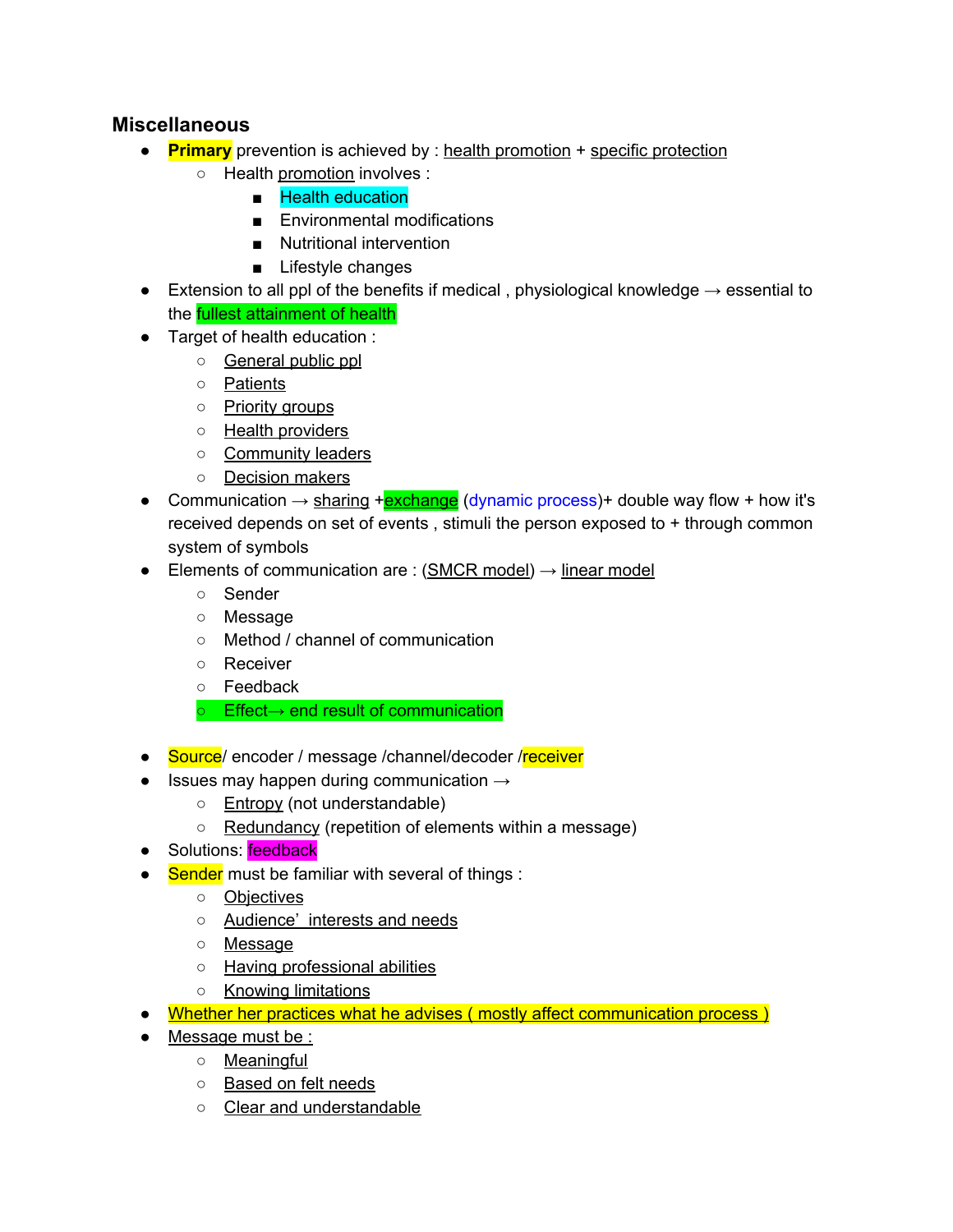- Timely ( ma tkon tweleh) and adequate
- o Culturally and socially acceptable
- Feedback( from audience to sender) is an opportunity to the sender to modify his message
- $\bullet$  Objective of communication  $\rightarrow$  form and establish a relationship between the sender and receiver
- Communication aim mainly to  $\rightarrow$  solve the problem.
- Mechanics of good communication  $\rightarrow$  tools helping in create trusting doctor-patient relationship
- AIDA model  $\rightarrow$  attention $\rightarrow$  interest  $\rightarrow$  desire  $\rightarrow$  action
- AIETA model  $\rightarrow$  attention  $\rightarrow$  interest -->evaluation  $\rightarrow$  trial  $\rightarrow$  adoption
- $\bullet$  Didactic method of communication  $\rightarrow$  one way
- $\bullet$  Socratic method  $\rightarrow$  two way
- Communication settings :
	- Interpersonal.
	- Interpersonal
	- Small groups
	- Public
	- Mass communication
- $\bullet$  Verbal  $\rightarrow$  saying or writing
- $\bullet$  Nonverbal  $\rightarrow$  signs and movements (all forms of communication that doesn't include the actual meaning of words )
	- Forms :
		- Body language
		- Object language ( dress / hair / beard / equipments)
		- Space language
- Vocal
- Nonvocal ( signs, signals, symbols, icons ..)
- Communication skills ( CLEAR )
- Good communication technique :
	- Clear message
	- Active listening
	- Feed back
	- **○ Establish of a good relationship**
- **● Effective communication →**
	- **○ When sender elicits an intended response from the receiver**
- **● Effective+ successful → when the sender elicits an intended response repeatedly( the communicator said to be successful and influential)**
- **● 5 components of successful communication :**
	- **○ Credibility of message source**
	- **○ Message design**
	- **○ Delivery channel**
	- **○ Target audience**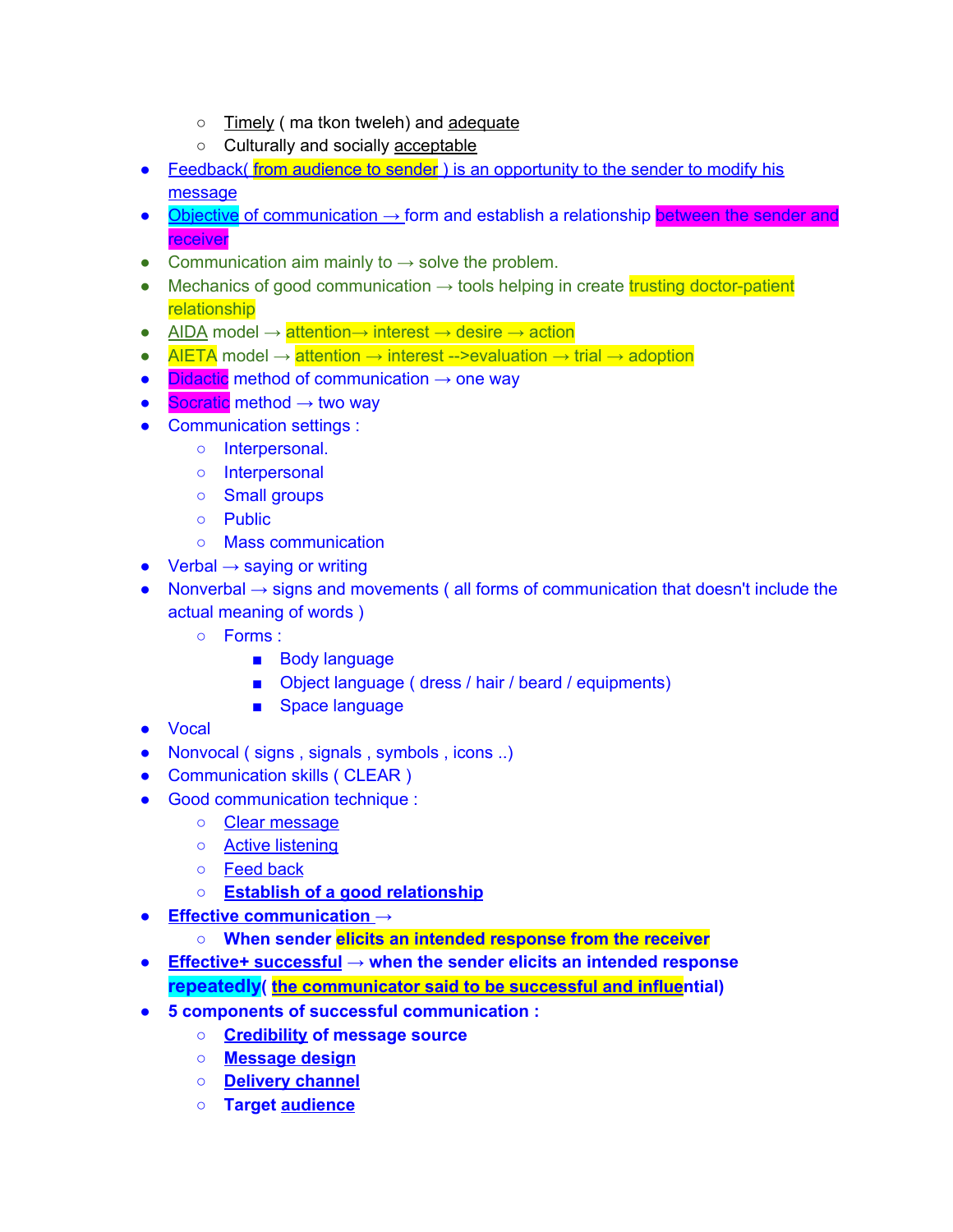- **○ Targeted behaviour**
- **● Standards of effective communication ( CCBTV)**
	- **○ Complete → all relevant info**
	- **○ Clear**
	- **○ Brief → concise manner**
	- **○ Timely → appropriate timeframe**
	- **○ Validate or acknowledge information**
- **● Principles of effective communication →**
	- **○ Interaction rather than direct transmission**
	- **○** ⬇ **unnecessary uncertainty**
	- **○ Planning**
	- **○ Dynamism → what is appropriate for a situation not appropriate to another → this requires ( flexibility/responsiveness /involvement)**
	- **○ Follow helical model**
- **● Communication barriers**
	- **○ Cultural gaps**
	- **○ Limited effectiveness of receiver**
	- **○ Negative attitude of the sender**
	- **○ Limited understanding and memory**
	- **○ Contradictory message**
	- **○ Health education without identifying the needs of the community**
- **● Communication→ 2 way process ( receiving and sending)**
	- **Starts with the sender , ends with the receiver**
- **● Requirements of effective listening :**
	- **○ Picking up cues**
	- **○ Clarification**
	- **○ Facilitation → to help patient talk freely**
	- **○ Reflection**
	- **○ Silence**
	- **○ Summarizing to :**
		- **■ Check accuracy of history taking**
		- **■ Review patient needs**
		- **■ Facilitate discussion**
- **● Communication equation:**
	- **○ 40% of the message : what you hear+feel**
	- **○ 50% of the message : gesture**
	- **○ 10% of the message : words**
- **● Variable in behaviour change :**
	- **○ Thoughts and ideas**
	- **○ Knowledge**
	- **○ Skills → ability to do sth well**
	- **○ Belief → acceptance or confidence in an alleged fact as true without positive knowledge proof ( perceived truth)**